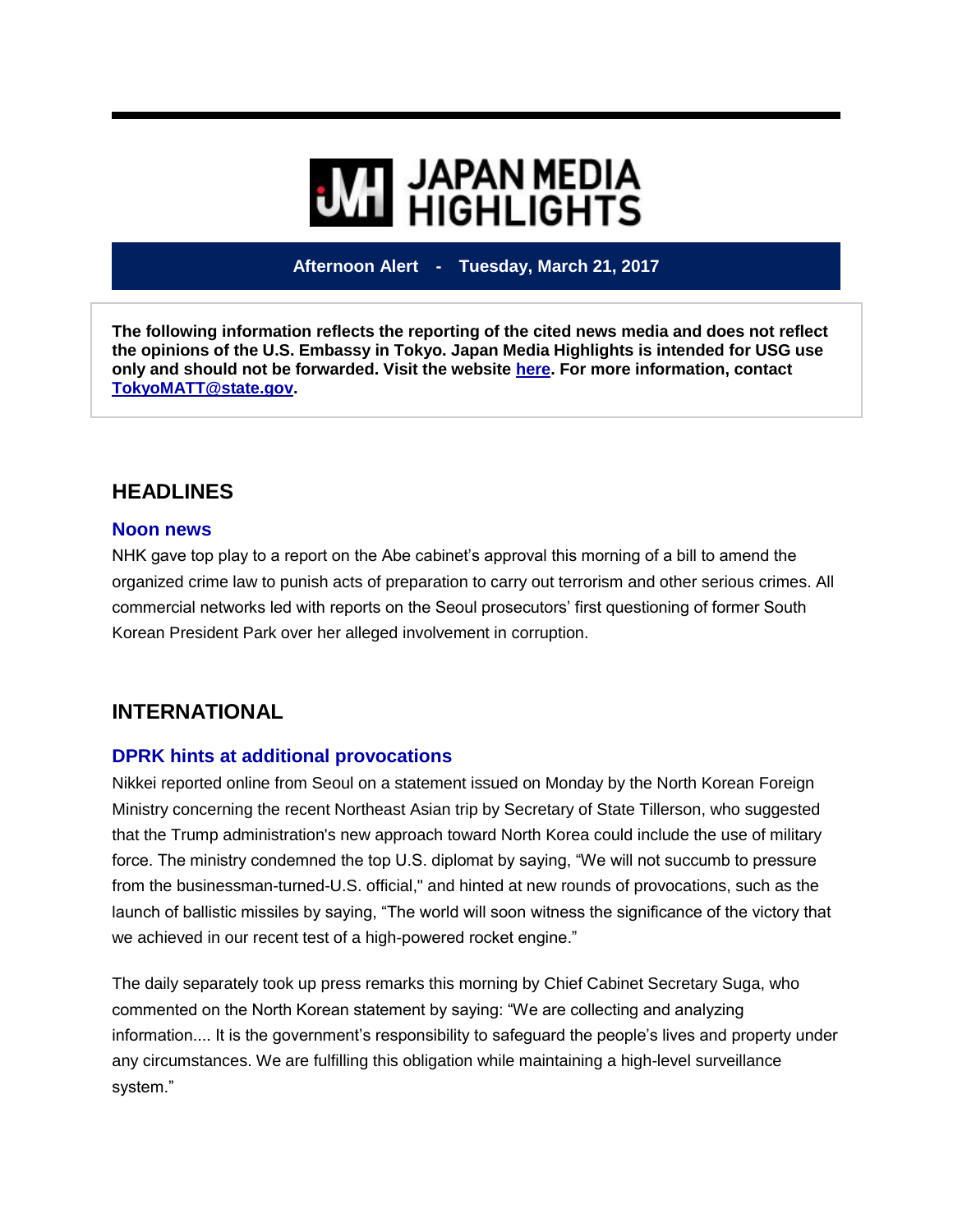#### **Experts discuss how to respond to North Korea**

NHK's "Nichiyo Toron" Sunday debate show aired a discussion by six scholars on how to respond to the nuclear and missile threat posed by North Korea. The panelists agreed that the North Korea threat has entered a new stage on account of its accelerated development of nuclear and missile technology. Some of the scholars paid special attention to Pyongyang's claim that the recent launch of ballistic missiles was conducted by a unit tasked with attacking U.S. forces in Japan. Concerning Secretary of State Tillerson's recent trip to East Asia, the discussants speculated that the Secretary conveyed to Japan and South Korea the Trump administration's determination to firmly confront Pyongyang. While agreeing that China will continue to hold the key to persuading the DPRK to refrain from conducting further provocations, the panelists expressed concern that the unstable political situation in South Korea will make it difficult for the U.S. and Japan to maintain their trilateral cooperation against North Korea. With regard to a discussion in Japan on whether the nation should possess the ability to attack enemy bases, the scholars acknowledged the need for discussion about the matter but argued that the issue should be discussed from the long-term perspective of Japan's security rather than in direct connection to defense against North Korea.

#### **Aleppo – The worst humanitarian crisis of the 21st century**

Sunday's "NHK Special" reported on the situation in the northern Syrian city of Aleppo that has been described as the worst humanitarian crisis of the 21st century. Aleppo became a key battleground in the internal conflict in Syria and was the site of a brutal standoff between rebel and Assad forces until the latter recaptured it last December. As journalists' access to Aleppo had been limited until then, its citizens recorded what was happening in the streets and the last remaining hospital, and disseminated their cries for help via social media.

- **• [Trump's "secret envoy" visited Tokyo in advance to lay groundwork for](https://jmh.usembassy.gov/2017032117479/)  [summit](https://jmh.usembassy.gov/2017032117479/)** (Shukan Asahi Online)
- **• [Gist of Japan-Russia joint press conference](https://jmh.usembassy.gov/2017032117585/)** (Mainichi)
- **• [High-ranking Russian government economic officials to visit Japan in March](https://jmh.usembassy.gov/2017032117529/)  [and April](https://jmh.usembassy.gov/2017032117529/)** (Mainichi)
- **• [Gist of Japan-German summit talks, joint press conference](https://jmh.usembassy.gov/2017032117564/)** (Sankei)
- **• [Editorial: Japan-U.S. talks show signs of changing policy toward N. Korea](https://jmh.usembassy.gov/2017032117526/)** (The Mainichi)
- **• [PM Abe's trip abroad to mark record high of 52](https://jmh.usembassy.gov/2017032117549/)** (Asahi)
- **• [Secretary Tillerson declined South Korea's hospitality](https://jmh.usembassy.gov/2017032117560/)** (Asahi)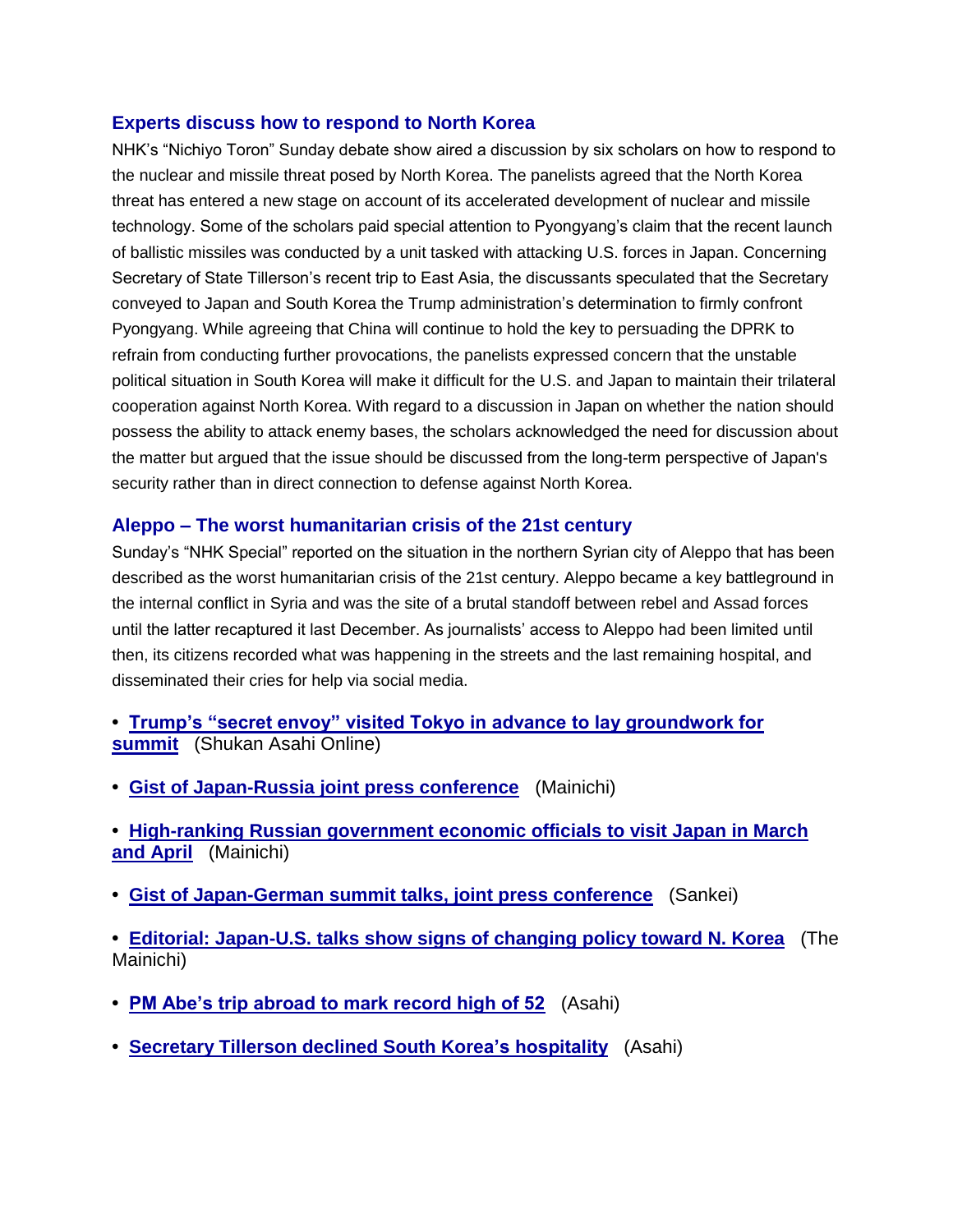**• [Amid North Korea threat, Tillerson hints that 'circumstances could evolve' for a](https://jmh.usembassy.gov/2017032117530/)  [Japanese nuclear arsenal](https://jmh.usembassy.gov/2017032117530/)** (The Japan Times)

**• [Editorial: U.S. secretary of state's visit affirms resolve for joint action on N.](https://jmh.usembassy.gov/2017032117518/)  [Korea](https://jmh.usembassy.gov/2017032117518/)** (The Japan News)

**• [Japan, EU launching high-level talks on safe data transfers](https://jmh.usembassy.gov/2017032117544/)** (Nikkei Asian Review)

### **ECONOMY**

#### **Aso comments on G20 communique, U.S.-Japan economic dialogue**

NHK reported on remarks made to the press by Finance Minister Aso this morning, during which he commented on the recent G20 communique that left out the previously used phrase saying the G20 resists all forms of protectionism. Aso stated that he believes that the G20 nations understand the importance of free trade, as they agreed at the meeting of finance ministers to promote trade. He added that Japan will make efforts to create a win-win relationship with the U.S. at their economic dialogue to be held in April. The finance minister also stated that Japan is hoping to hold constructive discussions with the U.S. in order to deepen their trade and investment relations and establish under their leadership a free market based on fair rules in the Asia-Pacific region

- **• [GOJ's improvisational handling of foreign labor carries risks](https://jmh.usembassy.gov/2017032117567/)** (Sankei)
- **• [Japan Inc. farmers finding success at last](https://jmh.usembassy.gov/2017032117584/)** (Nikkei Asian Review)

**• [Japan courts charismatic Hitachi ex-chief for Tepco restructuring](https://jmh.usembassy.gov/2017032117540/)** (Nikkei Asian Review)

**• [Aso warns against overreacting to G20's handling of anti](https://jmh.usembassy.gov/2017032117561/)[protectionism](https://jmh.usembassy.gov/2017032117561/)** (Nikkei)

**• [Editorial: Court ruling on nuclear disaster sends warning to state, TEPCO](https://jmh.usembassy.gov/2017032117522/)** (The Asahi Shimbun)

**• Editorial: [Ruling on Fukushima nuclear crisis a grave admonition of gov't](https://jmh.usembassy.gov/2017032117524/)** (The Mainichi)

**• [Robot makes foray into reactor 1](https://jmh.usembassy.gov/2017032117528/)** (The Japan Times)

**• [Editorial: Labor, management should jointly promote work style reform, wage](https://jmh.usembassy.gov/2017032117521/)  [hikes](https://jmh.usembassy.gov/2017032117521/)** (The Japan News)

**• [Tokyo weighs public-private alliance for Toshiba chip bid](https://jmh.usembassy.gov/2017032117541/)** (Nikkei Asian Review)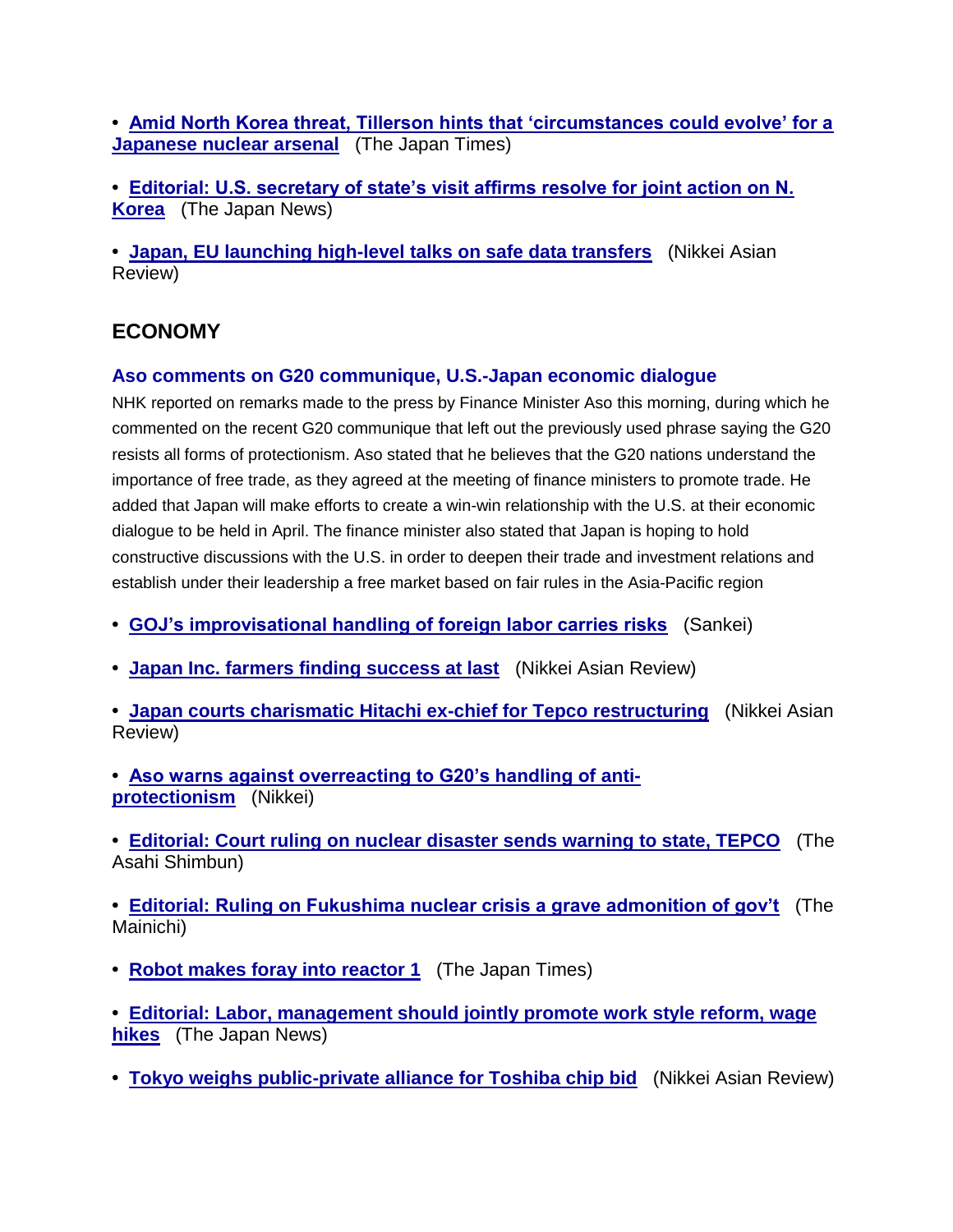**• [Japan's Docomo to help farmers increase milk production](https://jmh.usembassy.gov/2017032117539/)** (Nikkei Asian Review)

## **POLITICS**

- **• [Prime minister's schedule on March 19-20](https://jmh.usembassy.gov/2017032117558/)** (Nikkei)
- **• [Prime minister's schedule on March 19](https://jmh.usembassy.gov/2017032117556/)** (Nikkei)
- **• [Prime minister's schedule on March 18](https://jmh.usembassy.gov/2017032117555/)** (Nikkei)
- **• [Prime minister's schedule on March 17](https://jmh.usembassy.gov/2017032117553/)** (Nikkei)
- **• [Ministry found to have played part in more illegal job placements](https://jmh.usembassy.gov/2017032117533/)** (Kyodo News)
- **• [Group with former SEALDs members launches, to focus on public political](https://jmh.usembassy.gov/2017032117577/)  [participation](https://jmh.usembassy.gov/2017032117577/)** (Tokyo Shimbun)

**• [Editorial: Turmoil involving Moritomo Gakuen must be ended by uncovering](https://jmh.usembassy.gov/2017032117519/)  [truth](https://jmh.usembassy.gov/2017032117519/)** (The Japan News)

## **OPINION POLLS**

- **• [Approval rating for Abe cabinet drops 10 points to 56%, Yomiuri poll](https://jmh.usembassy.gov/2017032117575/)** (Yomiuri)
- **• [Opinion poll & results from Yomiuri Shimbun](https://jmh.usembassy.gov/2017032117578/)** (Yomiuri)
- **• [Opinion poll & results from Sankei Shimbun](https://jmh.usembassy.gov/2017032117582/)** (Sankei)

## **SECURITY**

- **• [Editorial: Inada, SDF leadership come under fire again on S. Sudan PKO](https://jmh.usembassy.gov/2017032117523/)** (The Asahi Shimbun)
- **• [Editorial: Logs concealed, secrecy maintained: Does Inada have control of](https://jmh.usembassy.gov/2017032117520/)  [ministry?](https://jmh.usembassy.gov/2017032117520/)** (The Japan News)
- **• [Anti-base Okinawa activist released after five months in detention](https://jmh.usembassy.gov/2017032117565/)** (The Japan Times)

## **SCIENCE**